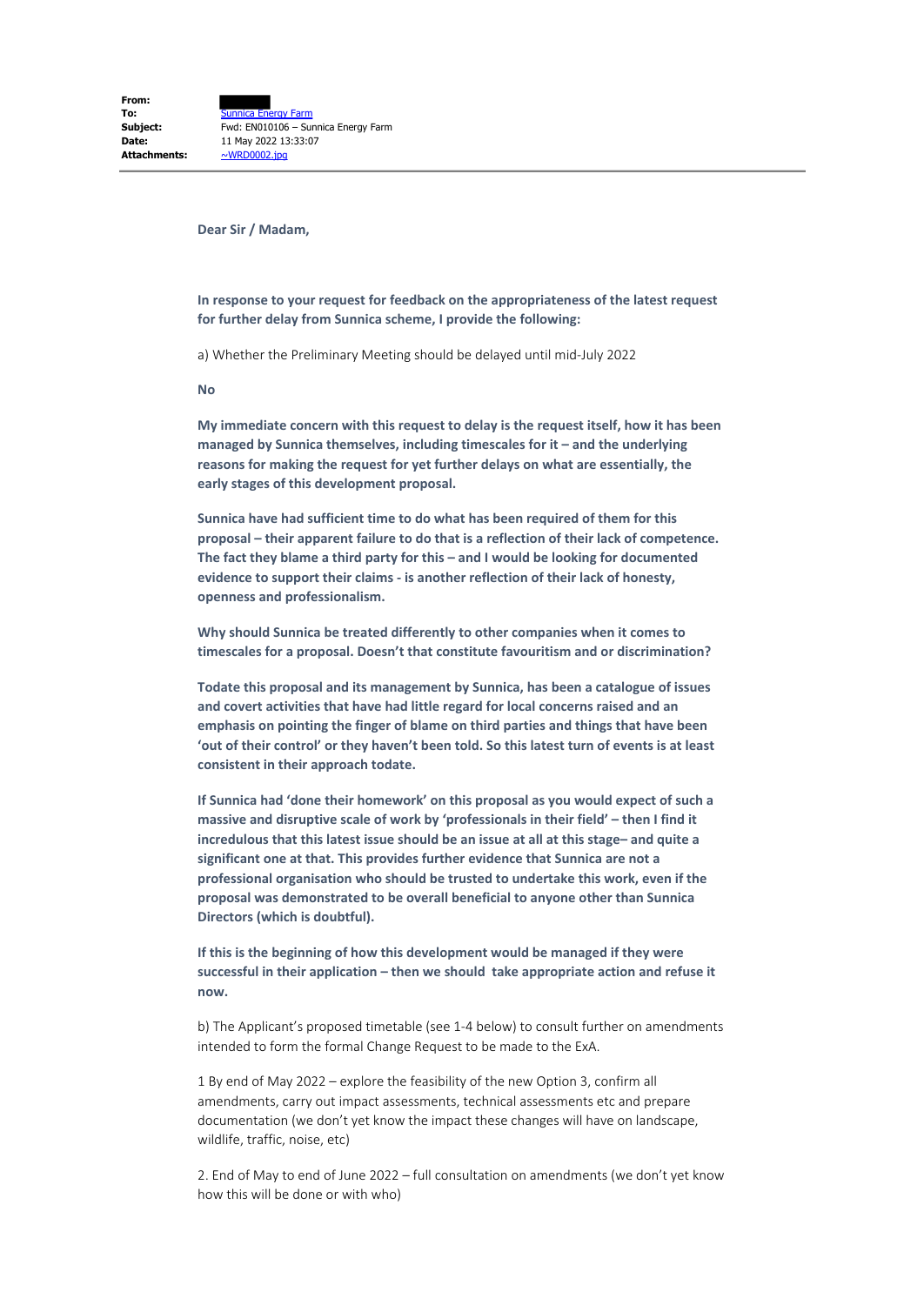3. First two weeks of July 2022- period to have regard to consultation responses

4. No earlier than 18th July 2022 - preliminary meeting and start of Examination on updated application and revised order limits (we don't yet know if further delays would be required if 1-3 can't be achieved by the above dates)

The scale of the proposed options has significant potential impact and on this basis, must be pushed back through to initial application stage - not waved through as a covert adjustment. Further significant consultation would be necessary and the timescales indicated above do not allow for this - they are outlined on the basis of minimal consultation, no opposition, no further adjustments and ploughing ahead regardless. However and again - this is consistent with the incompetent and arrogant approach taken by Sunnica todate and should not be trusted

This proposal needs to be killed off and action take instead to mandate solar panels on existing commercially developed areas - and introduction to all new builds.

## **Jan Stewart**

From: NI Mail Distribution <ni.mail.distribution@notifications.service.gov.uk> Date: 4 May 2022 at 15:41:09 BST To: i

Subject: EN010106 - Sunnica Energy Farm Reply-To: nienquiries@planninginspectorate.gov.uk



## **Application by Sunnica Ltd for an Order Granting Development Consent for the Sunnica Energy Farm**

Planning Act 2008 (as amended)

## **Request by the Applicant in Respect of the** Timing of the Preliminary Meeting / Examination

Dear Sir/Madam

Unique Reference: 20030032

Please find below a website link (URL) to a letter from the Examining Authority requesting comments on the specific matters that has been published on the National Infrastructure Planning website.

http://infrastructure.planninginspectorate.gov.uk/document/EN010106-002191